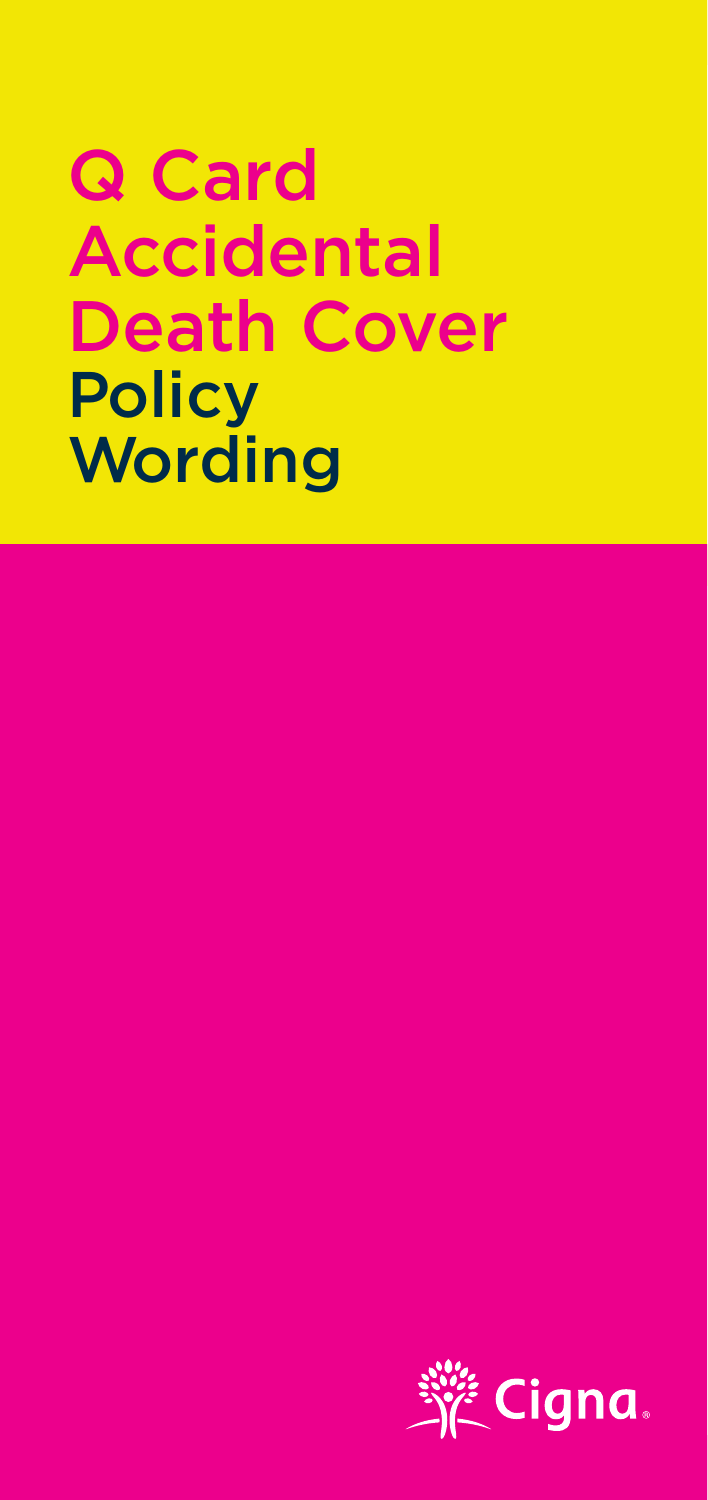## **Q Card Accidental Death Cover** Policy Wording

- **1. Introducing your Policy**
- **2. What you're covered for 2. What you're covered for**
- **3. What you're not covered for 3. What you're not covered for**
- **4. How to make a claim 4. How to make a claim**
- **5. Changes you can make to your policy 5. Changes you can make to your policy**
- **6. What you can expect from Cigna 6. What you can expect from Cigna**
- **7. How we define important terms 7. How we define important terms**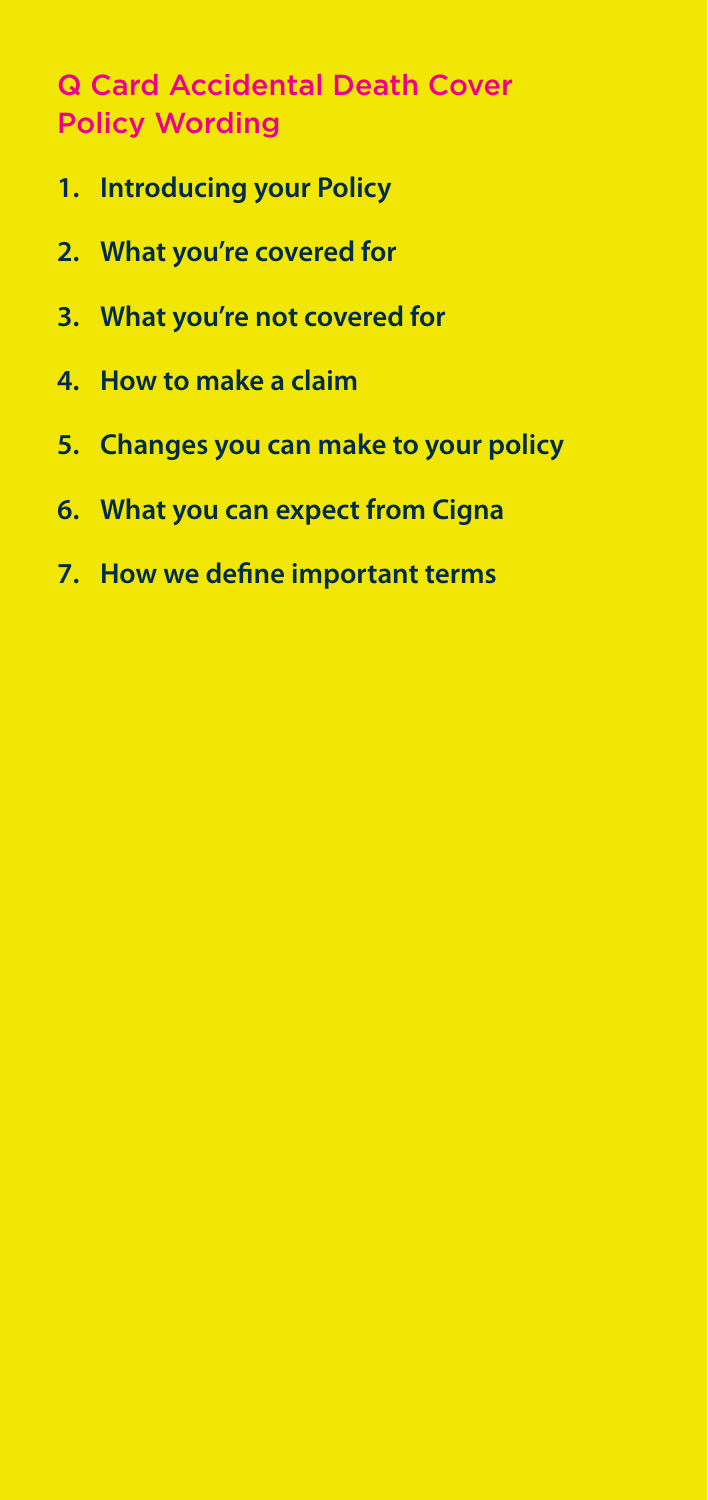### 1. Introducing your Policy

Q Card Accidental Death Cover is designed to pay you, the Policy Owner a lump sum if the Life Insured dies due to an Accident.

The Policy is underwritten by Cigna Life Insurance New Zealand Limited (Cigna) who will be responsible for all claims and other matters relating to this Policy.

# **Who is covered under this Policy?**  Q Card Accidental Death Cover is designed to pay you, the Policy **Consumer Finance Limited**

Your Policy has been arranged by Consumer Finance Limited who receive a commission while your policy remains in force. of Cigna and will not be liable if Cigna refuses to pay a claim. Consumer Finance Limited does not guarantee the obligations

#### • aged between 18 and 70 at the Cover Start Date. **Who is covered under this Policy?**

You are covered if you are:

- premiums from the Cover Start Date and as they become due. • the Q Card holder and/or their partner;
- All correspondence with you will be sent to the most recent address that Cigna holds for the component of your address, it is • named as a Life Insured on the Policy Schedule; and
- aged between 18 and 70 at the Cover Start Date.

The Policy Owner is responsible to arrange payment of the premiums from the Cover Start Date and as they become due.

All correspondence with you will be sent to the most recent address that Cigna holds for you. If you change your address, it is your responsibility to notify Cigna.

Please read all your Policy documents including your Policy Summary, this document and your application form carefully as they contain the terms and conditions that apply to your Policy and form the basis of the contract between you and Cigna.

Meanings of important words and terms are in section 7. If you have any questions, please contact us.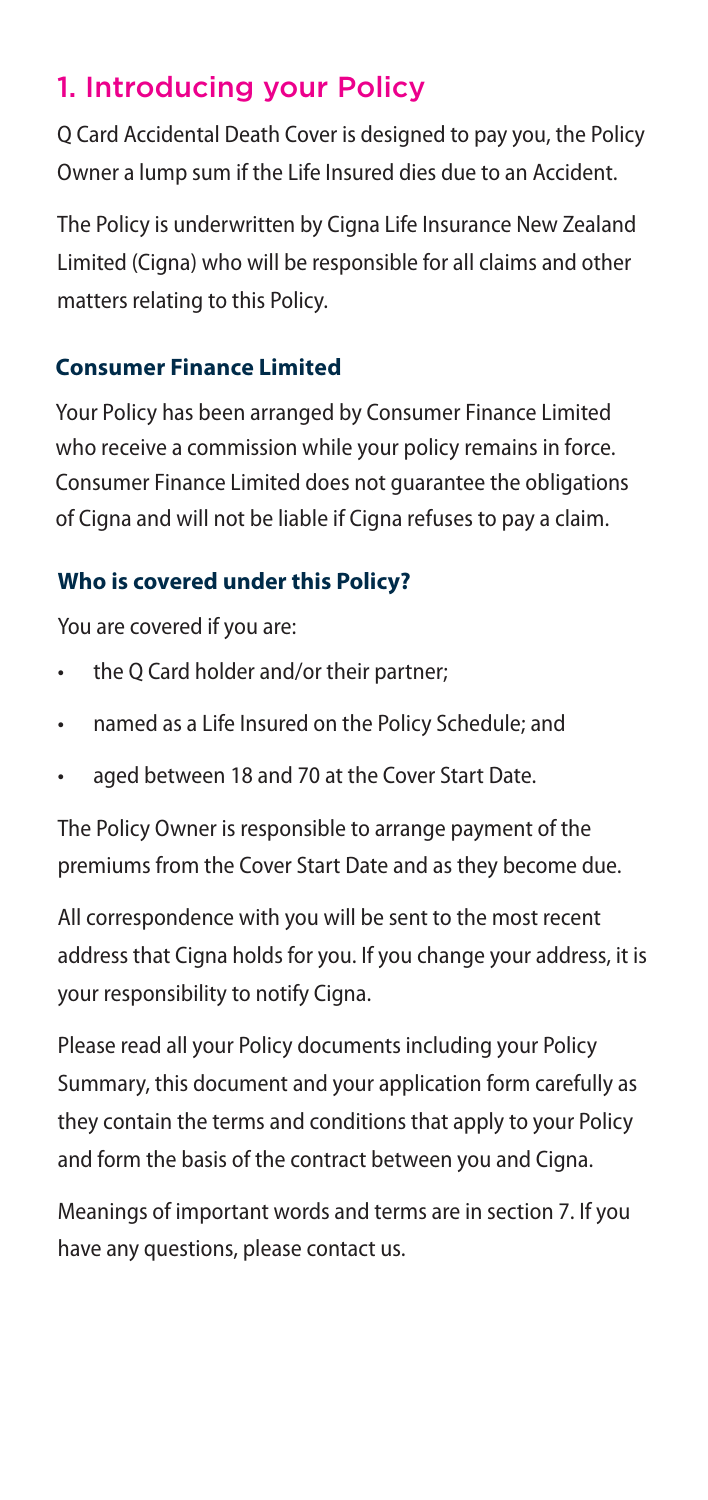Because it's important you are entirely satisfied with your insurance, Cigna offers a 30 day Free Look Period. If for any reason you want to cancel this Policy please call our Customer Services team, any premiums that you have paid will be refunded and Cigna will confirm in writing that the Policy has been cancelled. If you cancel outside this 30 day period there will be no refund of premiums.

All payments made in respect of this Policy are in New Zealand currency.

This Policy does not have any surrender or cash value.

### **Who offers this Insurance?**

The policy is underwritten by Cigna who will be responsible for all claims and other matters relating to this policy.

The Policy is arranged by Consumer Finance Limited, who receive a commission while your policy remains in force.<br>.

Consumer Finance Limited does not guarantee the obligations of Cigna and will not be liable if Cigna refuses to pay a claim.

### **Your duty to be truthful**

We rely on the information you provide us to issue your Policy and pay any claim. If you're not absolutely truthful or don't notify us of all Material Information in your application, and up until the Policy is issued, or when you claim, we may cancel your Policy and retain all or some of your premiums.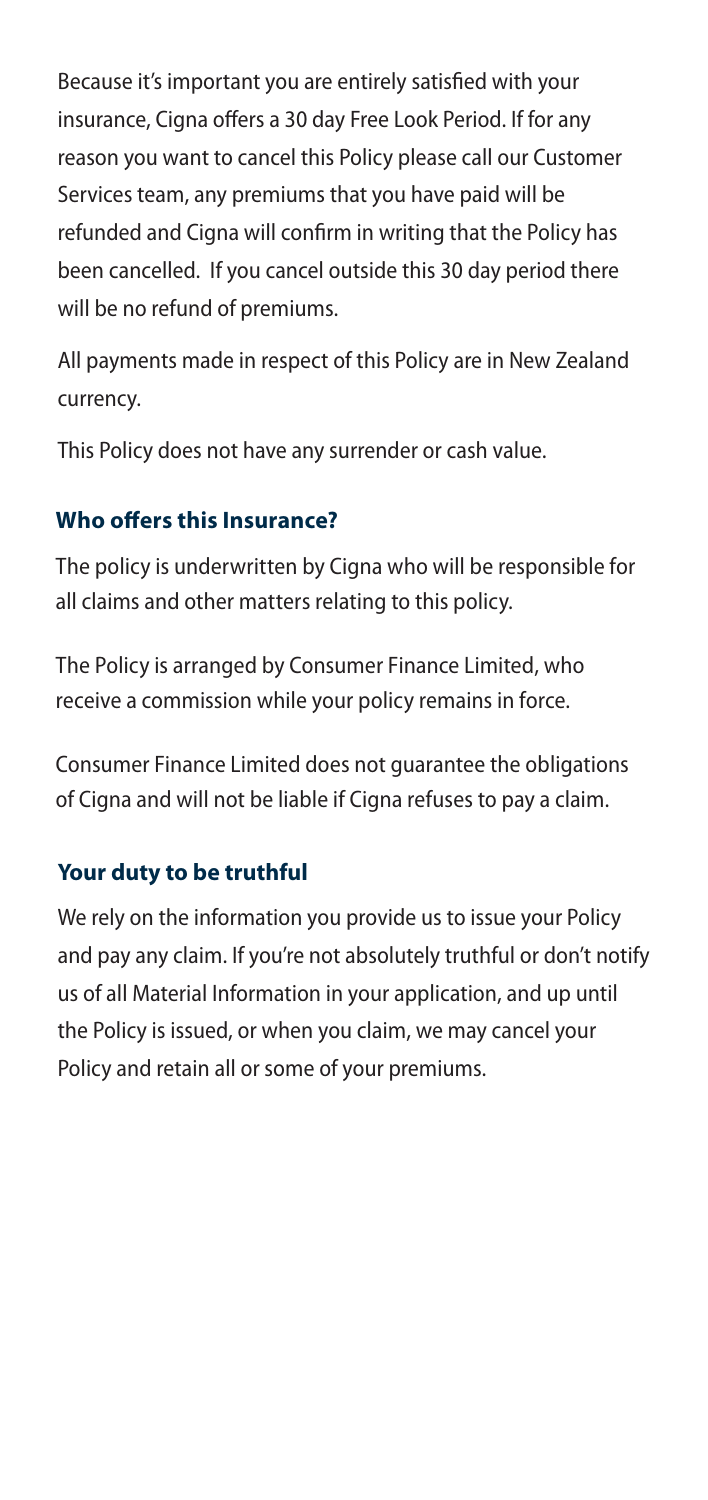## 2. What you're covered for

#### **Cigna's Insurance Promise**

Providing the terms and conditions are met and the premiums are up to date, Cigna will pay you the benefits shown on the Policy Summary and as described if:

- the Life Insured dies as a result of Accidental Death; or
- • the Life Insured is directly and unavoidably exposed to violent and severe weather conditions that result in their death; or
- an insured Person's body is still missing 12 months after the officially reported disappearance, sinking, or wrecking of their transport.

The Policy Owner agrees to refund the Accidental Death benefit if it is later found that the Life Insured did not die as a result of Accidental Death.

**Accidental Death** means death that results solely and directly from an accident, and there are no other contributing causes such as an existing medical condition.

An accident is a single, sudden, unintended, external event causing bodily injury.

The bodily injury must occur independently of any illness, disease, naturally occurring condition or degenerative process.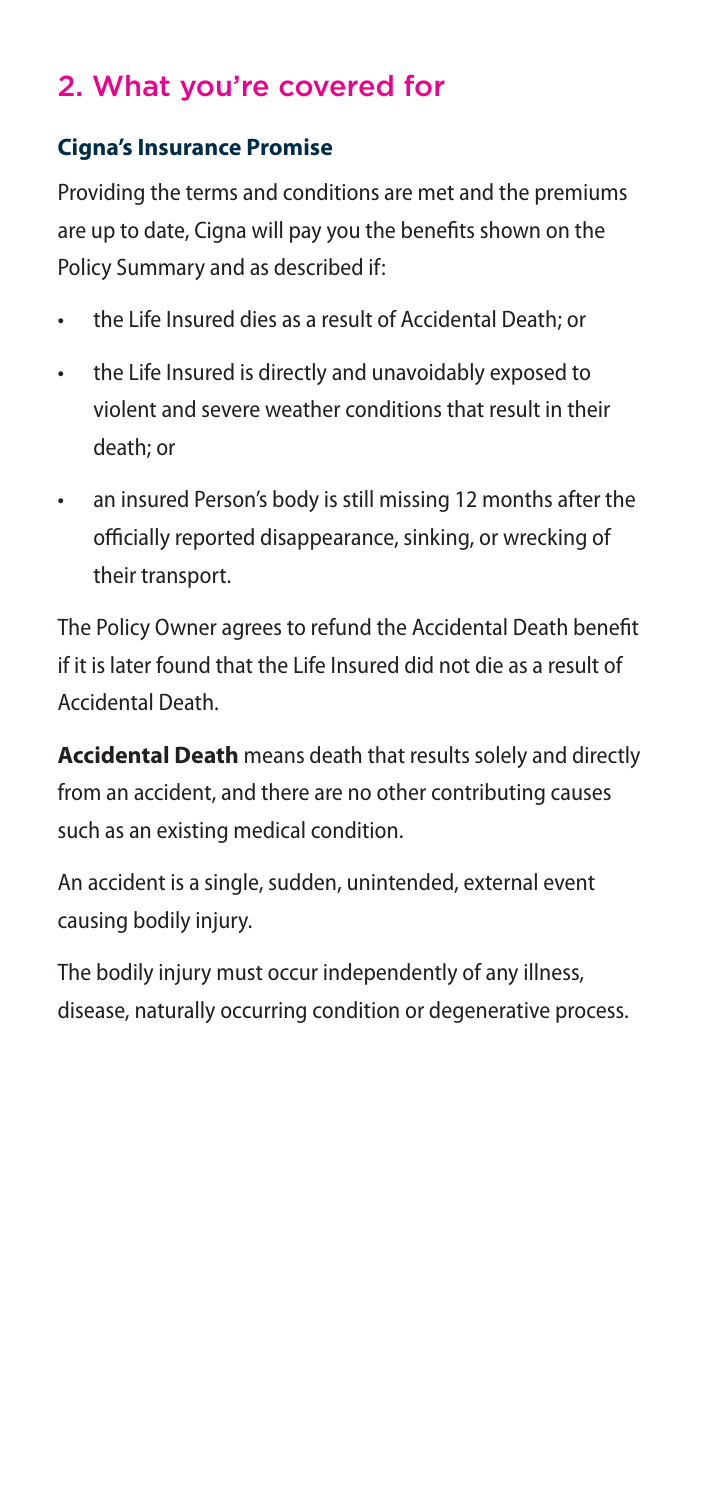## 3. What you're not covered for

Cigna will not pay a benefit under this Policy if the Life Insured's Accidental Death is directly or indirectly caused or contributed to by:

- any illness, disease, naturally occurring condition, or degenerative condition; or
- • any injury existing or diagnosed before the Cover Start Date; or
- any injury existing or diagnosed before the date of any increase in Cover Amount (this exclusion only relates to the increased Cover Amount); or
- • intentional self-injury or attempted self-injury, suicide or attempted suicide whether sane or insane; or
- any illegal or criminal acts committed by the Life Insured; or
- the taking of drugs by the Life Insured (unless prescribed and taken as directed by a registered medical practitioner); or
- alcohol consumed by the Life Insured (whether or not the blood alcohol level exceeds any legal maximum that applies when driving a motor vehicle); or
- the Life Insured driving a motor vehicle with a blood alcohol level in excess of the legal limit; or
- • engaging in aerial activities other than as a fare paying passenger in an aircraft licensed to carry passengers on a recognised and regular airline; or
- • engaging in mountaineering, rock climbing, scuba diving, parachuting, sky-diving, bungy jumping, or hang gliding; or
- • racing or performing stunts involving any motor propelled conveyance or participating in a professional sport for which the Life Insured is being paid; or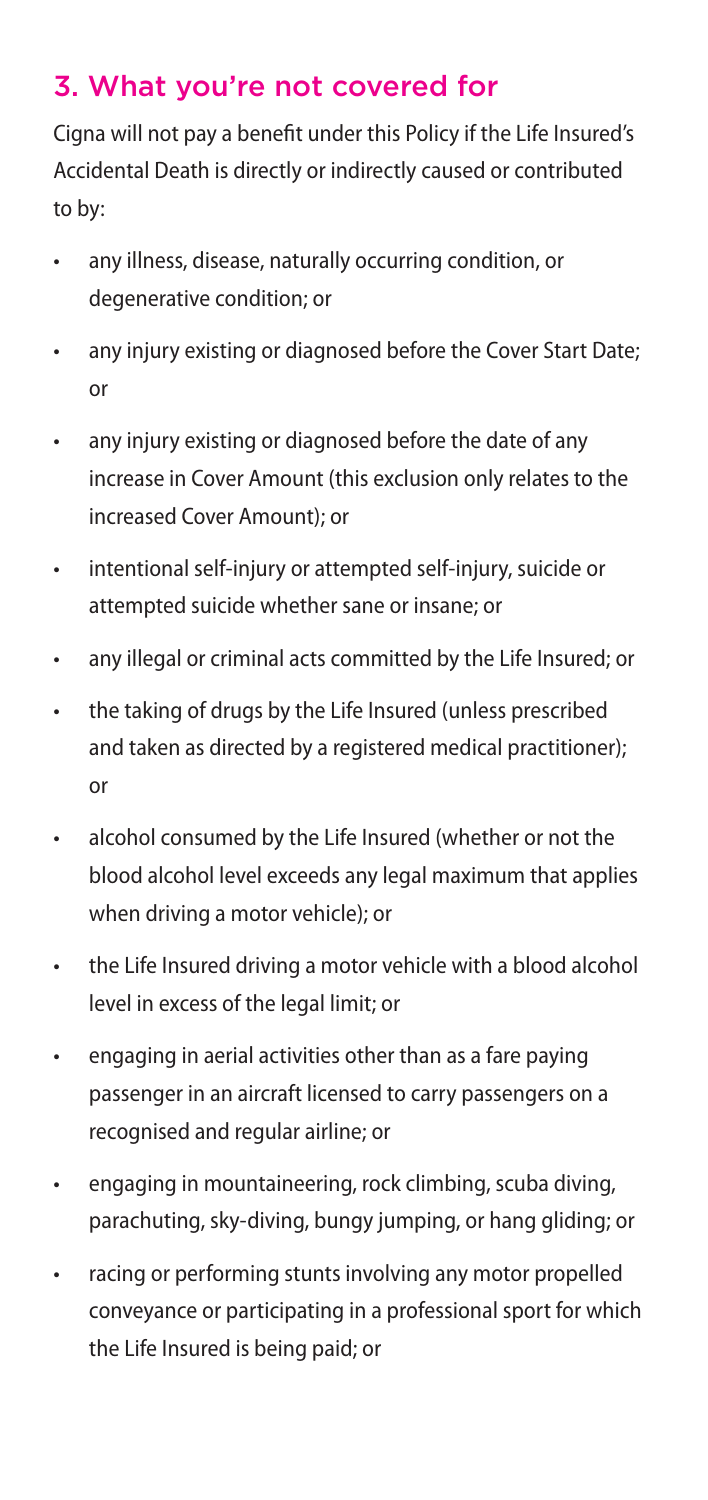- • serving in any armed force, including any police force of a country; or
- • War or any act of War, invasion, Terrorism or any acts of Terrorism, act of foreign enemy hostilities (whether war is declared or not), strike, riot and/or civil commotion, civil war, rebellion, revolution, insurrection, military or usurped power; or
- • any condition which is, or results from, or is a complication of infection with Human Immunodeficiency Virus (HIV), or any variant including Acquired Immune Deficiency Syndrome (AIDS) and AIDS Related Complex (ARC).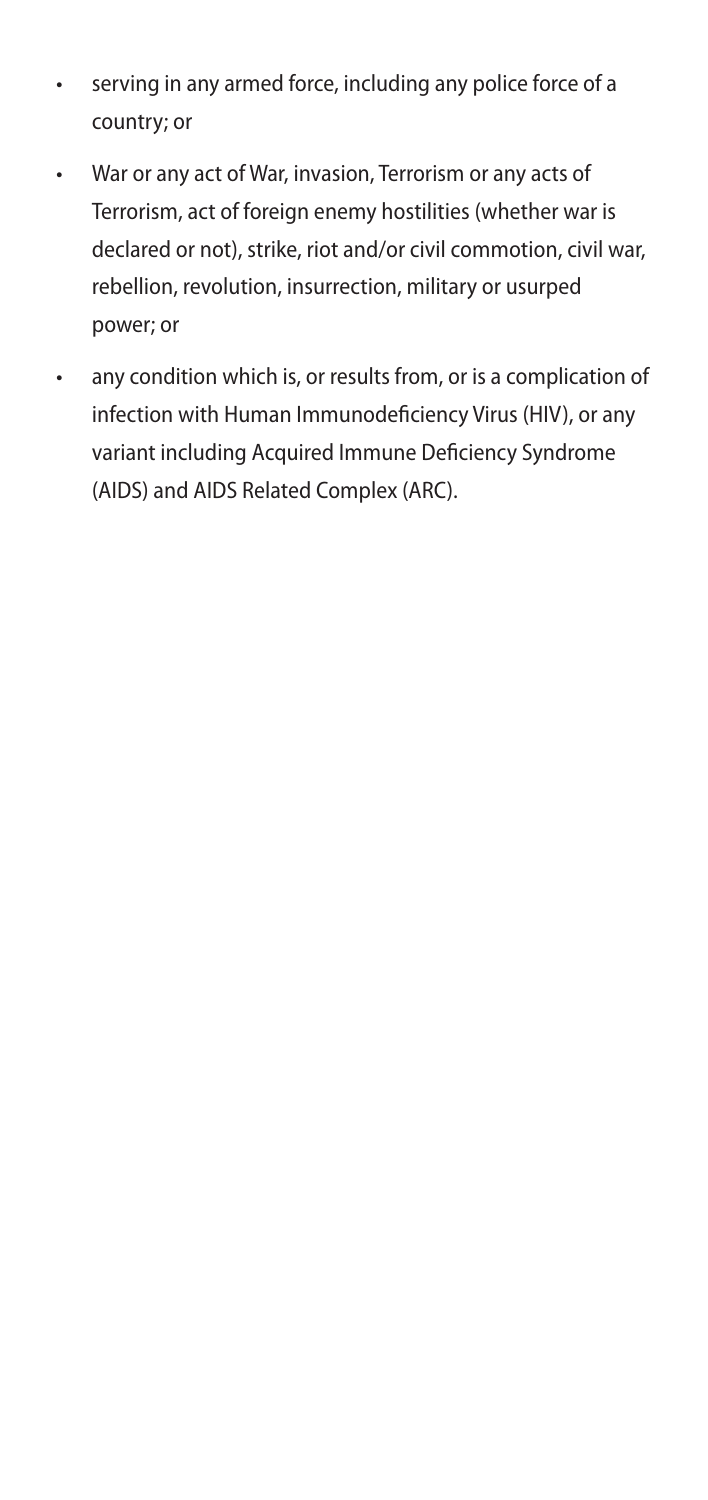### 4. How to make a claim

If you need to make a claim against this Policy, contact Cigna as soon as possible to request a claim form. Cigna will send the claim form within 24 hours of your request.

Complete the claim form and return it to Cigna together with any supporting documents requested.

Any medical information required to support a claim must be:

- provided by appropriately qualified medical practitioners registered in New Zealand or Australia (or any other country approved by Cigna); and
- • paid for by the remaining Policy Owner or Nominated Beneficiary.

Cigna's medical advisers must agree that the Life Insured's death meets the definition of Accidental Death and that the death was not directly or indirectly caused or contributed to by any of the exclusions listed under the 'What you're not covered for'section.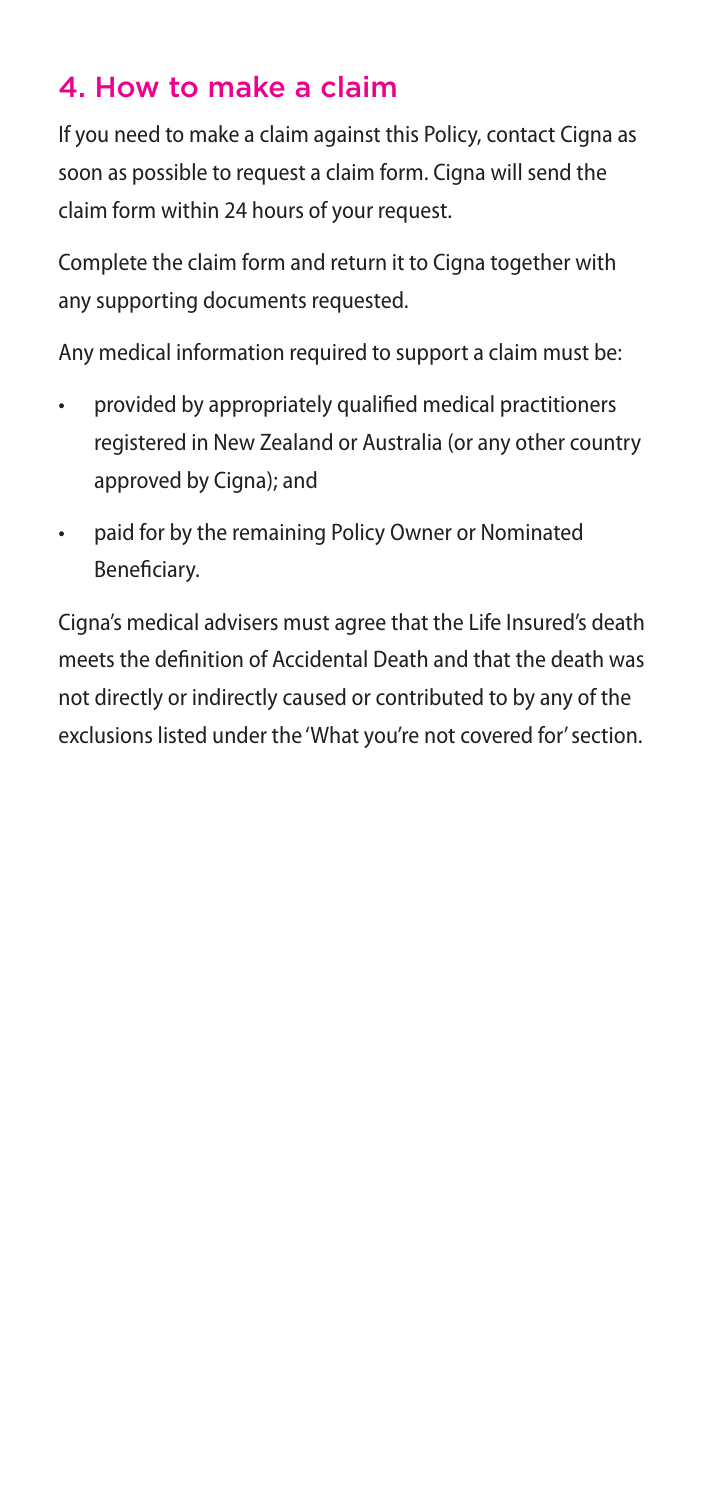### 5. Changes you can make to your Policy

#### **Cancel your cover**

You can cancel your Policy anytime. Your cover will stop as soon as you advise us.

If you cancel your Policy within the Free Look Period you will receive a full refund of all the payments you have made.

If you cancel your Policy outside the Free Look Period there will be no refund of premiums.

#### **Change your payment method and frequency**

You can apply to change the method and frequency of premium payments at any time by contacting Cigna.

#### **Change the Policy Owner**

You can transfer the Policy ownership at any time. To do this you need to complete a Change of Ownership form and return it to Cigna. Cigna will need to register the transfer for it to be legally recognised.

#### **Register a complaint**

If you have a complaint please contact Cigna to discuss it.

Cigna is a member of the Insurance and Financial Services Ombudsman (IFSO) scheme which is a free, independent service which can help settle any unresolved disputes you may have. Any dispute or action relating to this Policy will be determined in accordance with New Zealand law.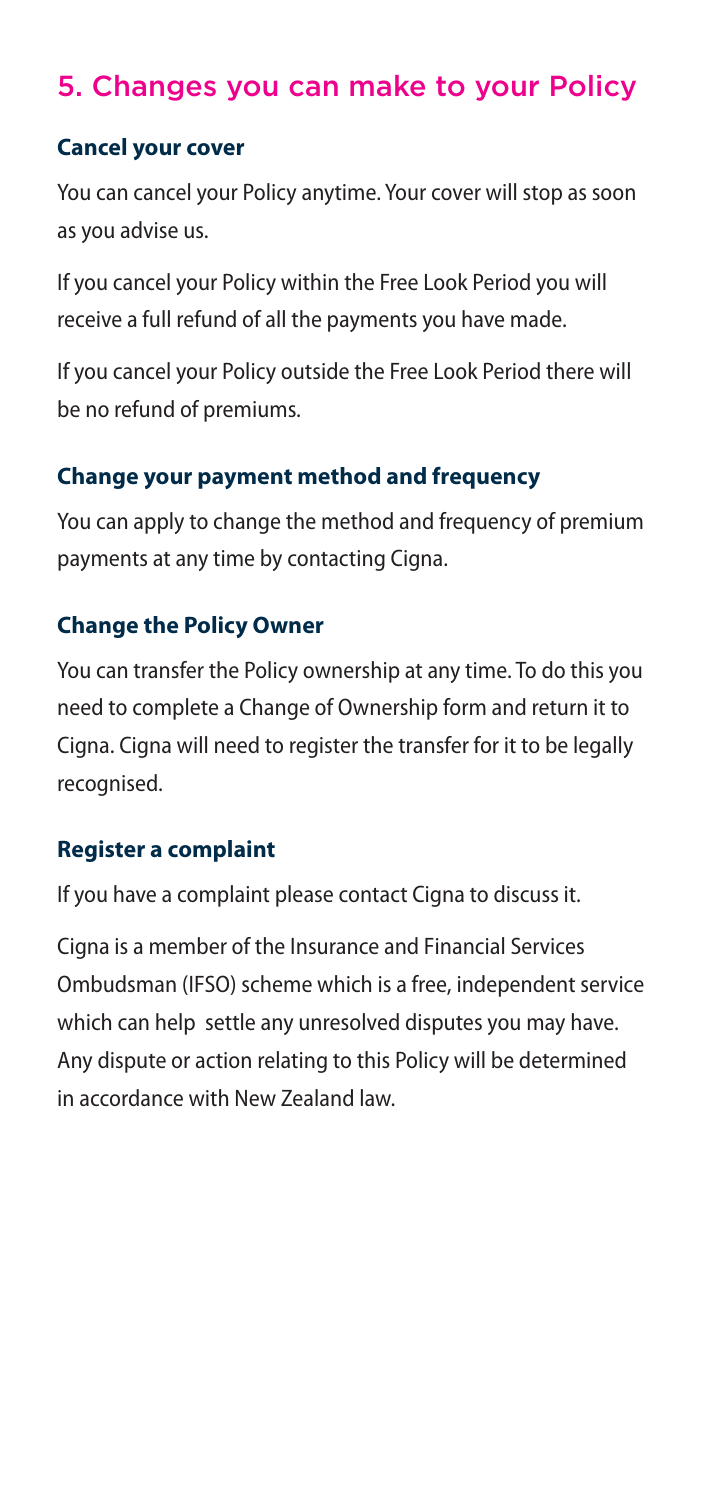### 6. What you can expect from Cigna

#### **Guaranteed renewal of your cover**

Cigna will renew this Policy each year on the Anniversary Date and cover will continue if you do not cancel the Policy and premiums continue to be paid.

#### **Inflation adjustments**

To help keep your cover up to date, Cigna may offer you a yearly increase in the current Cover Amount, up to 10%, on each Anniversary Date. The percentage increase offered will be based on the most recent 12 month increase in the Consumer Price Index (CPI).

You do not have to accept an increase but no further increases will be offered once:

- • you have declined 3 offers; or
- an offer to increase will mean the total Cover Amount of the Policy exceeds \$1,000,000; or
- • Cigna has been notified of a possible claim under this Policy; or
- the Anniversary Date after the Life Insured's 65th birthday has been reached.

#### **Premium adjustments Premium Adjustments**

Your initial premium payable is shown in your Policy Summary Your initial premium payable is shown in your Policy Summary and is based on the Cover Amount.

If you accept the Cover increases we offer you to keep up with If you accept the Cover increases we offer you to keep up with inflation, your premium will also increase. Cigna will advise you inflation, your premium will also increase. Cigna will advise you in writing before your Anniversary Date of any changes to your in writing before your Anniversary Date of any changes to your premium payable for the coming year. premium payable for the coming year.

Cigna may change the premiums payable. Cigna will provide notification in writing to the Policy Owner(s) at least 30 days before any change takes effect. This notice will be sent to the most recent contact details Cigna has on record for the Policy Owner(s).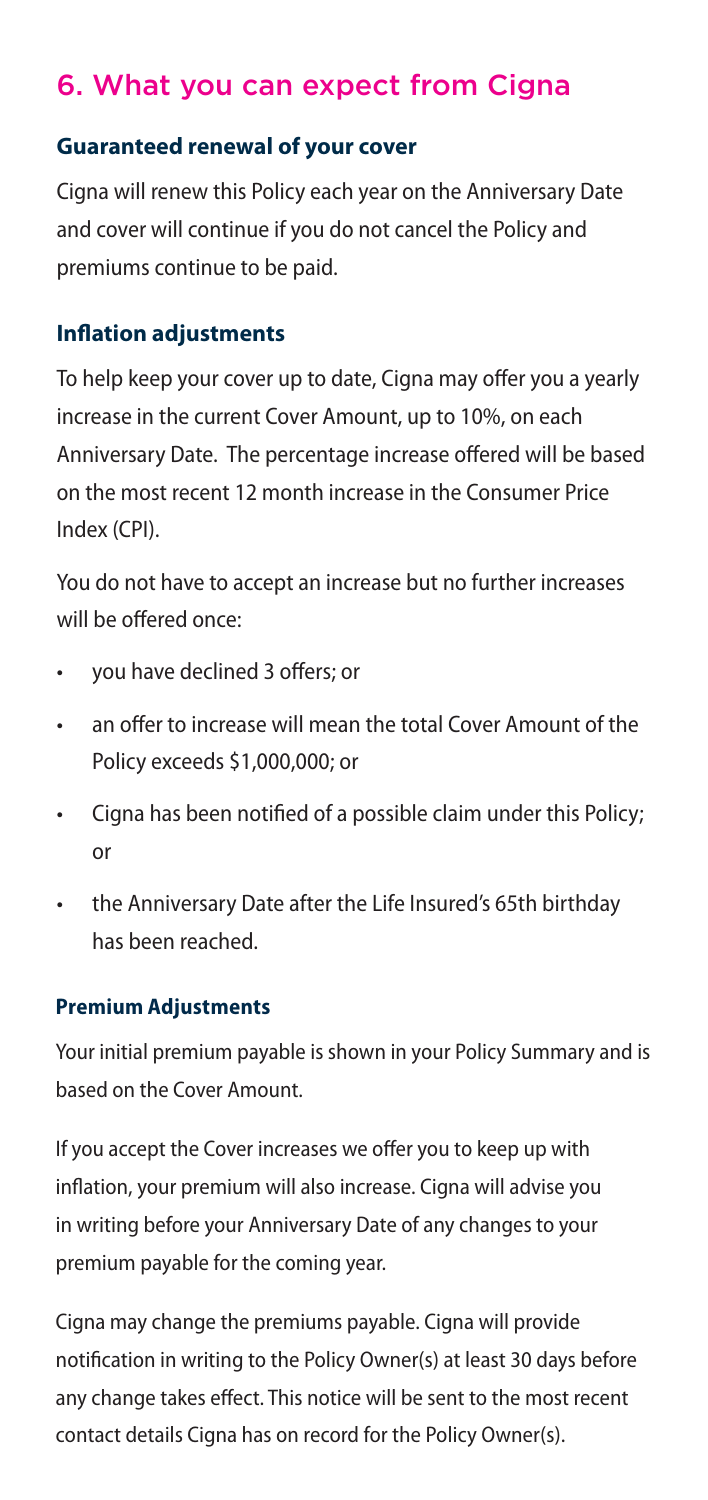#### **End of your Policy**

Cover on the Policy will end when any of the following happens:

- • if the premiums are unpaid for 3 months, cover will end on the date the last premium was paid up to; or
- • you ask Cigna to cancel your Policy; or
- the Policy Anniversary following the Life Insured's 71st birthday is reached; or
- • the Life Insured dies.

#### **Changes to your policy**

We can change the insured events and exclusions of this Policy if it is reasonably necessary to protect our legitimate business interests. For example (but not limited to):

- if changes in the law or its interpretation occur after the Cover Start Date and we reasonably believe that those changes will ancel our tax hability, or now the Folley works, or the amount  $\sigma$  benefit payable affect our tax liability, or how the Policy works, or the amount of benefit payable
- if claims experience across all Cigna Accidental Death insurance policies becomes significantly adverse.

In such case we can change the provisions of the Policy or benefits in whatever way we reasonably decide is necessary to protect our legitimate business interests. You will be given at least 30 days written notice in advance of any such change.

#### **Limit your total Cover Amount**

If a claim is accepted by Cigna under this Policy and the Life Insured also has cover under another Cigna policy with similar Accidental Death benefits, then the benefit payable under this Policy will be limited so that the combined benefits payable from all policies does not exceed \$1,000,000.

Where the Accidental Death Benefit under this Policy is limited in this manner, any excess premiums paid under this Policy will be refunded.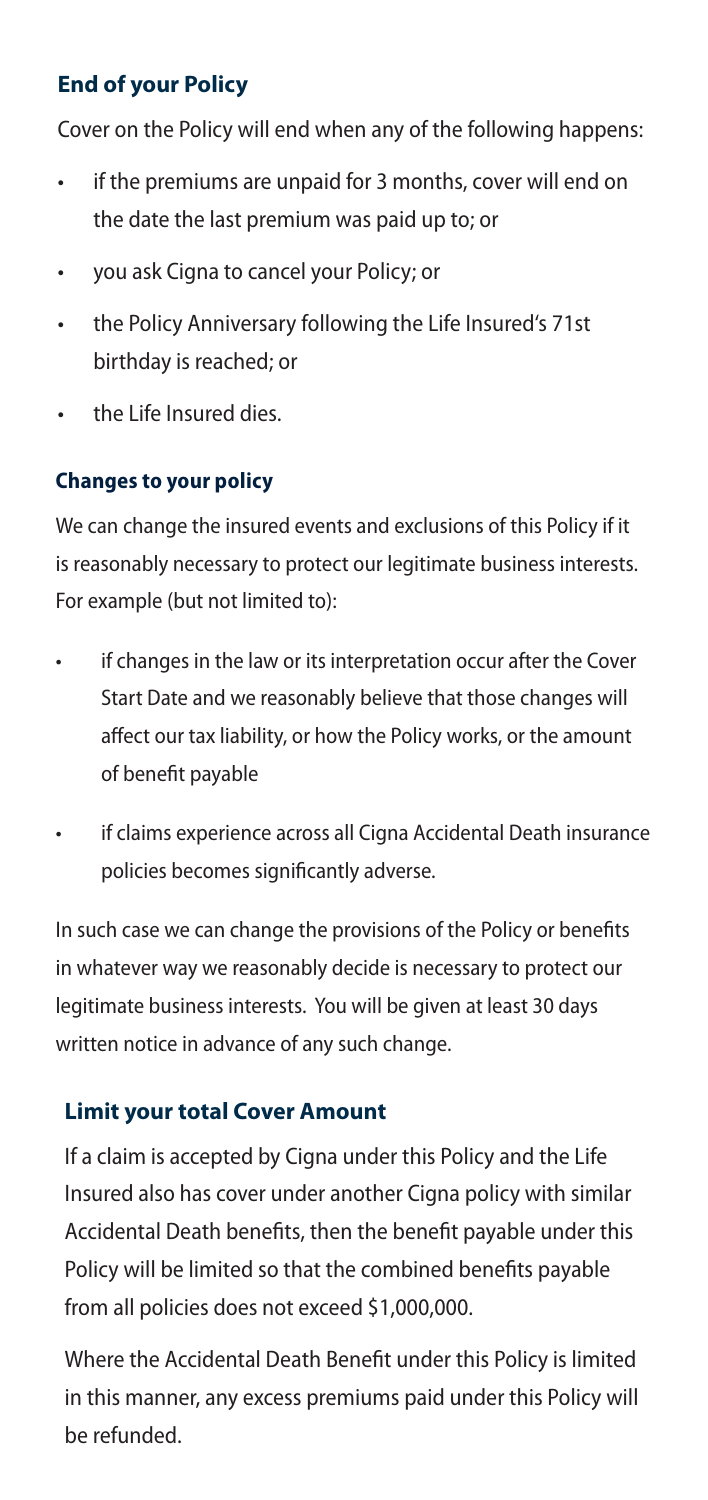### 7. How we define important terms

The following words and terms appear in the Policy Summary and/or in this document. They are defined as:

**Accidental Death** means death that results solely and directly from an accident, and there are no other contributing causes such as an existing medical condition. An accident is a single, sudden, unintended, external event causing bodily injury. The bodily injury must occur independently of any illness, disease, naturally occurring condition or degenerative process.

**Anniversary Date** means the date 12 months after the Cover Start Date and the same date every year after that.

**Cover Amount** means the amount this Policy pays out.

**Cover Start Date** means the date that Cigna receives the fully completed acceptance certificate or acceptance over the telephone and:

- • a Q Card payment authorisation; or
- • a fully completed direct debit authority; or
- • credit card details; or
- the first half-yearly or yearly premium payment if payments are to be made by cash or cheque.

**Free Look Period** means a 30 day period starting on the day that Cigna posts or emails this Policy.

**Life Insured** means the person who is insured under this Policy.

**Material Information** means all the relevant information that Cigna needed in order to decide the terms relating to your Policy. It includes, but is not limited to; information about the Life Insured's health, medical history, occupation and leisure activities.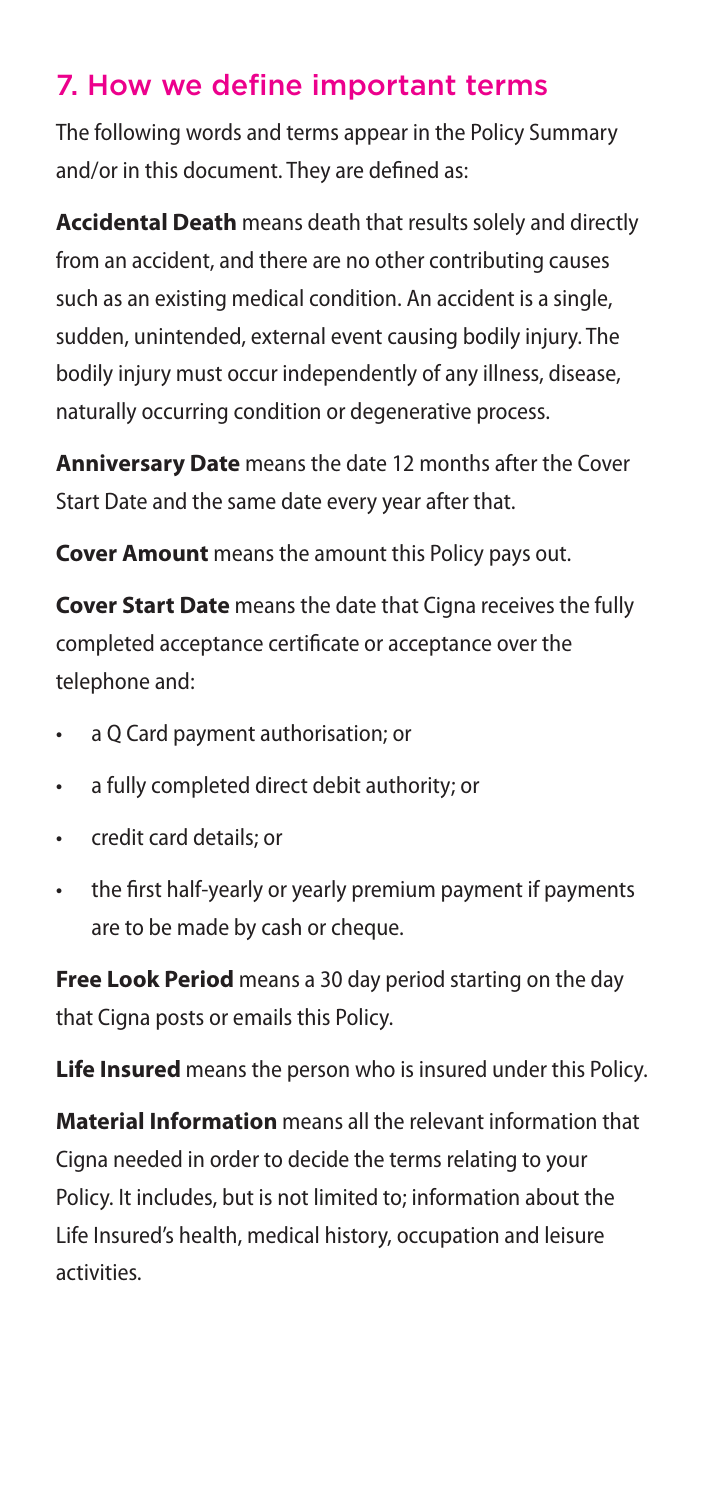**Policy** means the terms and conditions applying to this insurance as described in the Policy document, Policy Summary and your application form.

**Policy Owner** means the person(s) initially named as the Policy Owner, or named on the most recent Change of Ownership form. The Policy Owner is also referred to as "you" or "your" in this document.

**Policy Summary** means the summary sent to you with this document on which details specific to your Policy are listed, or any replacement summary.

**Terrorism** means the use or threatened use of force or violence against human life or property, or commission of an act dangerous to human life or property, or commission of an act that interferes with or disrupts an electronic or communication system, undertaken by any person or group, whether or not acting on behalf of or in any connection with any organisation, government, power, authority or military force, when the intent is to intimidate, coerce or harm a government, civilian population or any segment thereof, or to disrupt any segment of the economy.

**War** means any war, whether declared or not, or any warlike activities including use of military force by any sovereign nation to achieve economic, geographic, nationalistic, political, racial or religious ends.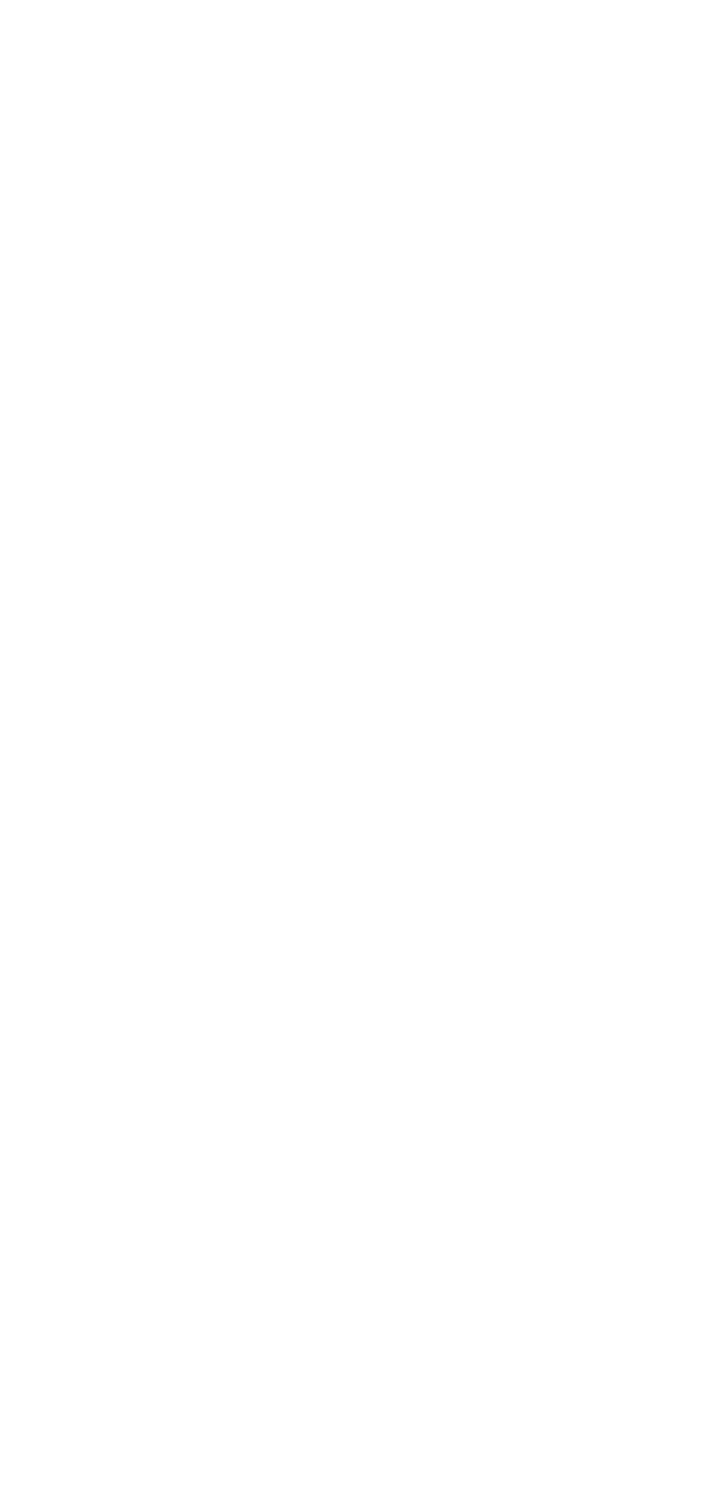### About Cigna

Cigna New Zealand is a leading specialist provider of insurance products and services including travel insurance, life insurance, funeral insurance, income protection insurance, accidental death insurance and serious illness insurance.

We've been operating in New Zealand for nearly a century, and now protect more than 295,000 New Zealanders with our insurance policies.

Cigna New Zealand is part of Cigna Corporation, a Fortune 500 company and one of the world's largest publicly-owned companies.

A copy of Cigna's latest financial statements is available on request.

We are required under the Insurance (Prudential Supervision) Act 2010 to establish a statutory fund. The statutory fund relevant to your policy is Cigna's Statutory Fund Number One.

Cigna Life Insurance New Zealand Limited has an A- (Excellent) financial strength rating which was given by A.M. Best Company Inc.

The rating scale is:

| <b>Secure</b> |       |                  | Vulnerable |       |                                        |
|---------------|-------|------------------|------------|-------|----------------------------------------|
| $A++$         | $A+$  | Superior         | B          | $B -$ | Fair                                   |
| A             | $A -$ | <b>Excellent</b> | $C++$      | $-C+$ | Marginal                               |
| $B++$         | $B+$  | Good             | C          | $C -$ | Weak                                   |
|               |       |                  | D          |       | Poor                                   |
|               |       |                  | E          |       | <b>Under regulatory</b><br>Supervision |
|               |       |                  | F          |       | In Liquidation                         |
|               |       |                  | S          |       | Suspended                              |